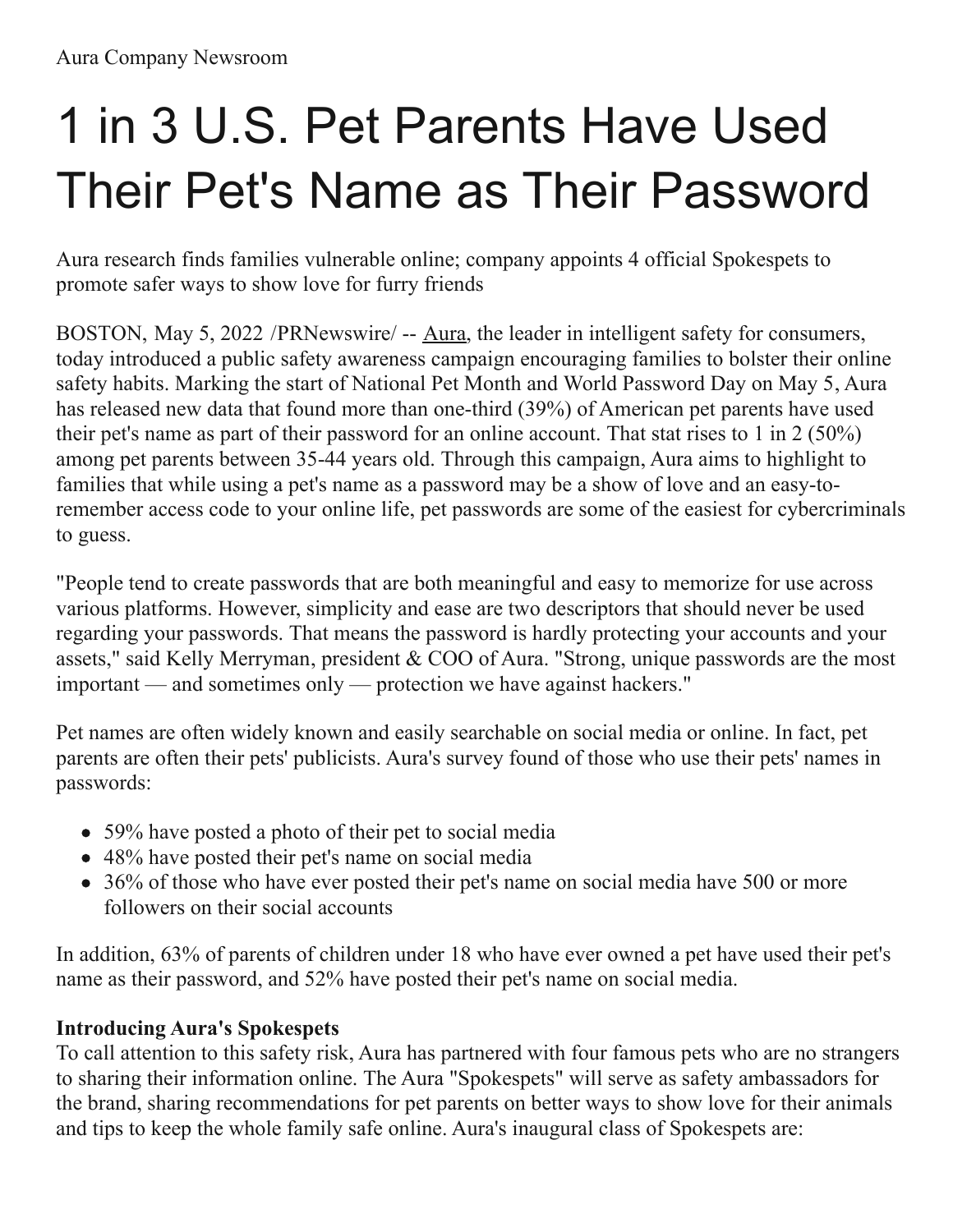- [Nala](https://c212.net/c/link/?t=0&l=en&o=3526292-1&h=1093031562&u=https%3A%2F%2Fwww.instagram.com%2Fnala_cat%2F&a=Nala+Cat+%E2%84%A2) Cat ™
- [HarlowandSage](https://c212.net/c/link/?t=0&l=en&o=3526292-1&h=1317780354&u=https%3A%2F%2Fwww.instagram.com%2Fharlowandsage%2F&a=HarlowandSage)
- [Tatum](https://c212.net/c/link/?t=0&l=en&o=3526292-1&h=3409670421&u=https%3A%2F%2Fwww.tiktok.com%2F%40hi.this.is.tatum%3Flang%3Den&a=Tatum+Talks) Talks
- Dog [Named](https://c212.net/c/link/?t=0&l=en&o=3526292-1&h=3212697581&u=https%3A%2F%2Fwww.tiktok.com%2F%40dognamedstella&a=Dog+Named+Stella) Stella

### **Promoting Password Hygiene**

In addition to pet names, Americans have used notable dates like birthdays or anniversaries (40%), family members' names (34%) and sports teams (22%) as part of their passwords.

Using personal information that a hacker or scammer can easily find makes an online user vulnerable to cyberattack. These criminals often use automated technology and bots to trial different combinations of personal details and numbers in combination with stolen user IDs to break into and take control of accounts. In fact, one of the FBI's most-wanted cybercriminals [suspects](https://c212.net/c/link/?t=0&l=en&o=3526292-1&h=1449559929&u=https%3A%2F%2Fabcnews.go.com%2FTechnology%2Ffbi-wanted-hacker-jeremy-hammond-cats-password%2Fstory%3Fid%3D26884738&a=suspects+that) that he was caught after federal authorities correctly guessed his password - his cat's name followed by the number "123."

The impact of a targeted attack has a wide blast radius when you consider that nearly half (47%) of pet parents who have used their pet's name as part of their passwords admit that they use the same password for most or all of their online accounts. 23% of this group have shared their frequently-used passwords with people outside their immediate household. 7 in 10 (74%) say they only change their passwords if they are forced to update them.

For pet lovers who don't want to spend their days ideating complex, unique passwords, Aura recommends calling for backup. Aura's platform proactively identifies and prevents online threats. As part of its intelligent safety platform, Aura's password manager stores all your passwords in one secure place and generates unique, strong passwords to secure your online accounts. What's more, Aura will proactively alert you if you have a weak or breached password, and auto-update your credentials on select sites.

For more on Aura's intelligent safety platform and tips on creating stronger passwords, visit [aura.com/petpasswords](https://c212.net/c/link/?t=0&l=en&o=3526292-1&h=2337138762&u=http%3A%2F%2Faura.com%2Fpetpasswords&a=aura.com%2Fpetpasswords).

#### **Survey Method**

This survey was conducted online within the United States by The Harris Poll on behalf of Aura from April 19-21, 2022, among 2,082 adults ages 18+, of whom 1,835 have owned a pet. For complete survey methodology, including weighting variables and subgroup sample sizes, please contact [media@aura.com](mailto:media@aura.com).

## **About Aura**

Aura, the leader in intelligent safety solutions, provides all-in-one digital protection for consumers. We understand that the online safety needs of each individual are unique and require a personalized solution. By bringing together security, privacy and parental controls on an intelligent platform, Aura makes adaptive and proactive digital safety accessible to everyone. Visit [www.aura.com.](https://c212.net/c/link/?t=0&l=en&o=3526292-1&h=1767145013&u=https%3A%2F%2Fwww.aura.com%2F&a=www.aura.com)

Media Contact: